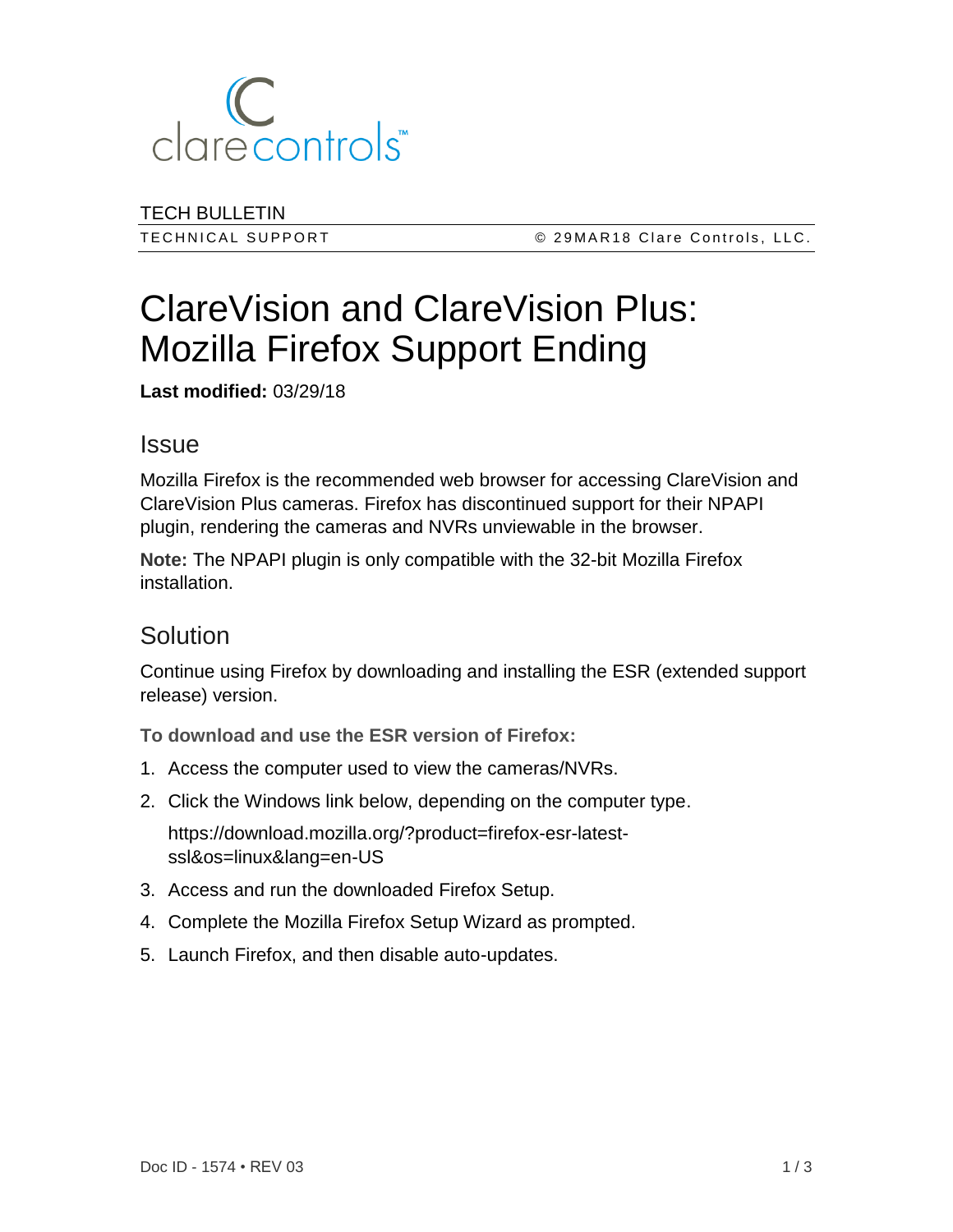#### **To disable auto-updates:**

1. Click the **Open Menu** icon  $\equiv$ .



2. Click **Options**.



3. Click **Advanced**.